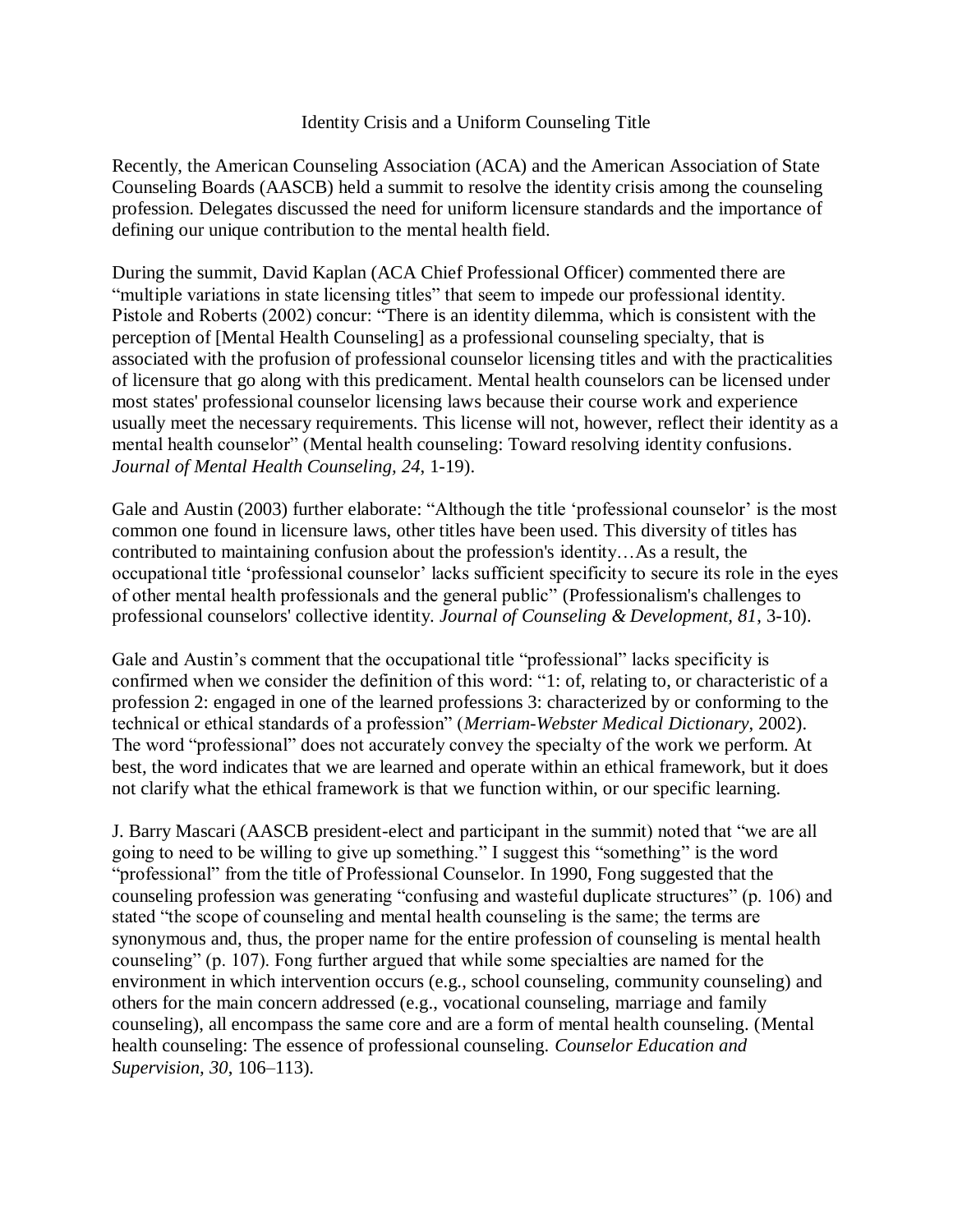Three years later, Theodore P. Remley, Jr. (ACA Executive Director) concurred: "What we all have in common is that we are mental health counselors. I believe that we should adopt this term as our professional title. 'Mental health' is a positive term that emphasizes wellness rather than illness and reflects our professional orientation. The title we have been using, ‗professional counselor' is uncomfortable in that we must defensively define ourselves as 'professional.' The time has come for the counseling profession to acknowledge its new position in society…But if 'mental health counselor' is not adopted as our official title soon, it will be too late." (*ACA Guidepost*, Nov 1993).

Remley warned us that if we did not act soon to adopt a uniform title—that emphasized wellness and did not put us on the defensive—it may be too late. I wonder if we are seeing the affects of this indecision as ACA and AASCB are now scrambling to pick up the pieces of a fragmented profession. While these organizations are working on portability standards related to education, training, and supervision, they are not considering a uniform title. Given the disparity of titles across the nation, and the move to standardize our profession, I recommend that we adopt "Clinical Mental Health Counselor" as our preferred occupational title. This will help us to better advocate for our occupation, define our unique niche, and secure our marketplace among health care providers.

Please consider the definition of "*clinical*": "(a): involving or concerned with the direct observation and treatment of living patients (b): of, relating to, based on, or characterized by observable and diagnosable symptoms of disease (c): applying objective or standardized methods (as interviews and personality or intelligence tests) to the description, evaluation, and modification of human behavior" (*Merriam-Webster Medical Dictionary*, 2002)

―Clinical‖ reinforces our status as scientists. It describes our use of objective measures and our direct observation of clients. It refers to our ability of client evaluation and modification of human behavior. It establishes our competency at diagnosis (which requires systematic thinking and case conceptualization skills) - facilitating our aptitude at developing collaborative relationships with health care providers and securing reimbursement. Other states (e.g., Illinois, Maine, Maryland, Montana, North Dakota, and Ohio) use this word in their occupational title. We may do well to consider why they chose to add this word as a clarifier in their title.

Now, please consider the definition of "*mental health*": "The condition of being sound mentally and emotionally that is characterized by the absence of mental disorder (as neurosis or psychosis) and by adequate adjustment especially as reflected in feeling comfortable about oneself, positive feelings about others, and ability to meet the demands of life" (Merriam-Webster Medical *Dictionary*, 2002)

I appreciate this definition. It clarifies our focus on wellness and the absence of pathology. It implies prevention and resiliency. It emphasizes client self-worth and personal acceptance. It defines who we are and what we advocate for. Might this be why the states of New York and Hawaii, who recently acquired licensure for our occupation, chose this as their preferred title? Why do Florida, Indiana, Iowa, Massachusetts, and New Hampshire also use "Mental Health Counselor" instead of "Professional Counselor?"